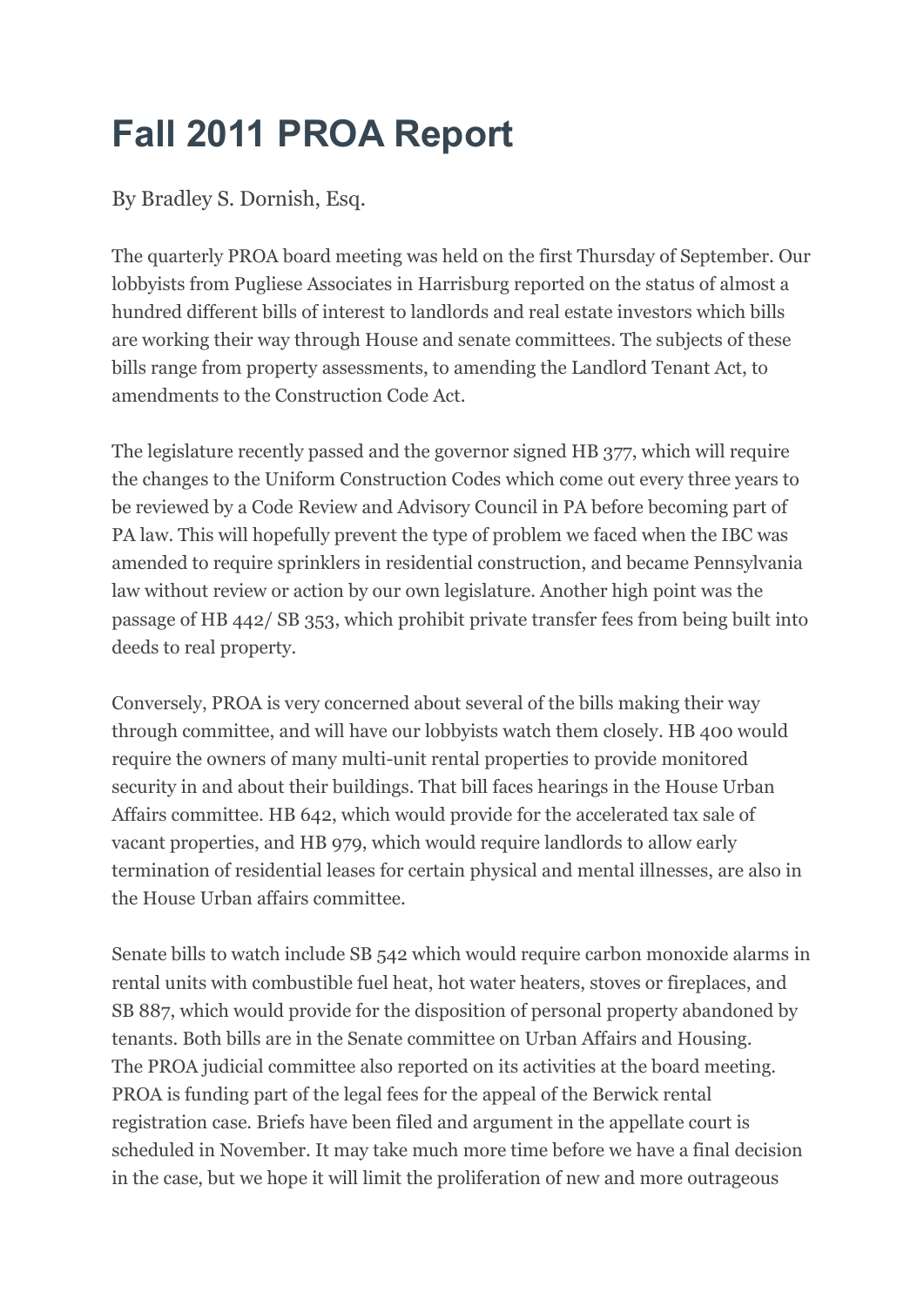rental registration ordinances throughout Pennsylvania. Meanwhile, revised, less onerous rental registration ordinances are going into effect in Washington and New Castle, so those suits are inactive, while we wait for the new ordinances to be enforced. Pittsburgh's ordinance is still on hold, and we have completed preliminary discovery in Erie, and are demanding a refund of excessive charges there, as well as adjustment of future fees. Sharpsburg is not enforcing its ordinance fully against members of the association there, on a case by case basis.

Demands are in process against unjust and illegal ordinances in Brackenridge and Mount Pleasant, and lawsuits may be filed in those municipalities if we are unable to work out appropriate compromises.

Finally, new "Rent Sequestration" ordinances in several Pennsylvania towns were reported to PROA's board and discussed by the judiciary committee for possible action, based on constitutional equal protection challenges. These ordinances allow the municipal tax collector to send a letter to all of the tenants in a commercial or residential rental property for which any real property taxes are due and not paid, requiring the tenants to pay their rent to the tax collector instead of the landlord until all property taxes are current. Further, a receipt from the tax collector as to amounts paid by the tenant to the tax collector becomes a receipt for rent paid, preventing eviction or collection action by the landlord against the tenant.

After review of the ordinances and their justification, the judicial committee concluded and reported to PROA that we should not fight these ordinances. The ordinances are based on authority granted by the legislature to the tax collectors in Section 19 of the Local Tax Collection Law of 1945, 72 P.S. section 5511.19. The 1945 law was upheld by the PA Supreme Court in the case of *Cedarbrook Realty, Inc. v. Nahill*, 484 Pa. 441, 399 A.2d 374 (1979).

With that history, and the present budget problems facing many Pennsylvania municipalities, we believe fighting the sequestration ordinances would not be productive. Instead, we are advising real estate investors to be forewarned that many Pennsylvania municipalities are likely to pass similar ordinances this year and into next year. Therefore, it is prudent to make sure all of your property taxes on rented properties are paid in full and on time. However, the 1945 law only mentions taxes, not any other municipal fees, so it would still be improper for a municipality to sequester rent for utility or garbage bills, or other municipal fees.